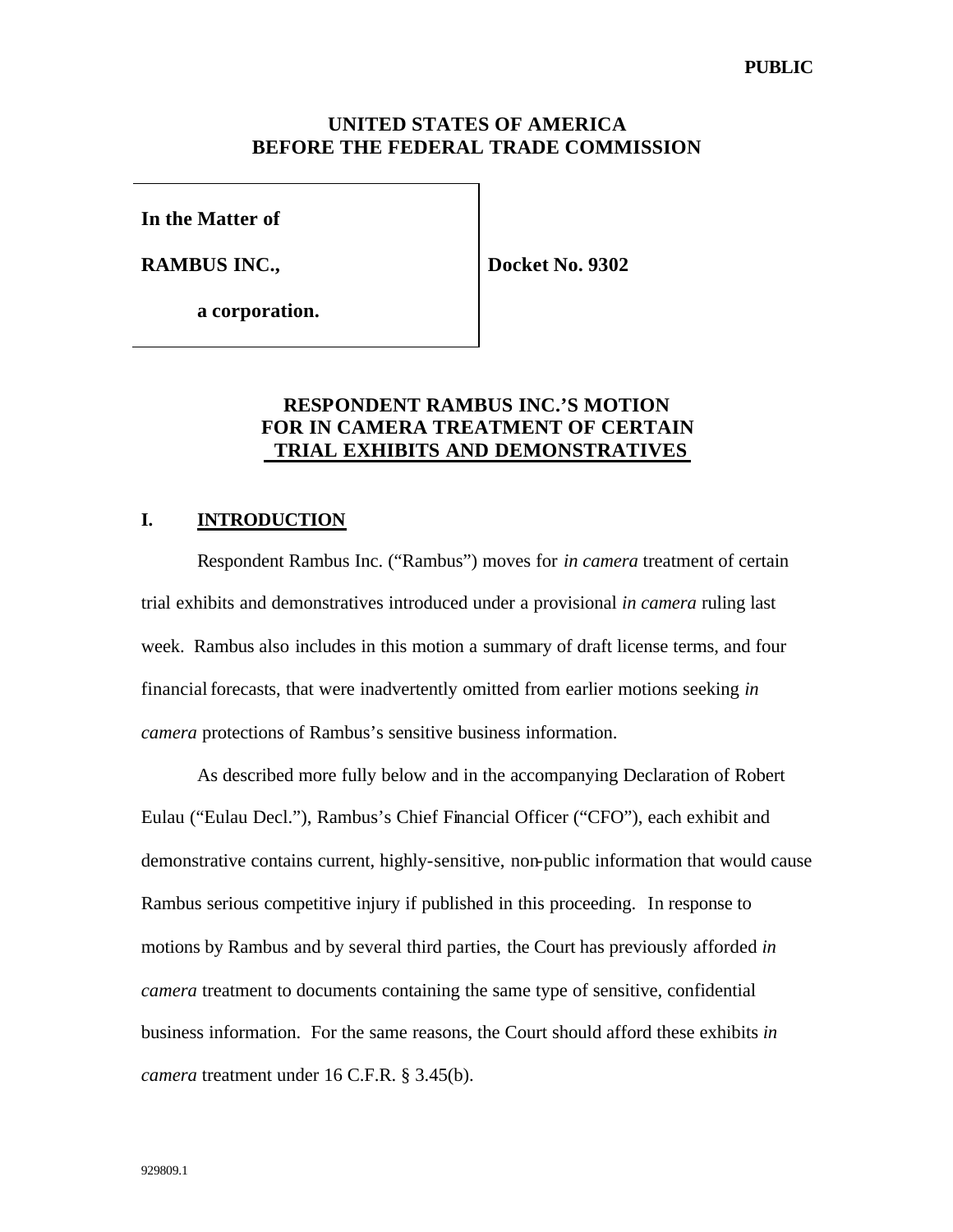## **II. BACKGROUND**

The documents that require *in camera* treatment fall into four general categories: A) license agreements; B) settlement letters; C) financial forecasts; and D) trial demonstratives reporting SDR/DDR patent license terms.<sup>1</sup>

### **A. License agreements**

Two exhibits – CX1680 (Tab 1)<sup>2</sup> and CX1681 (Tab 2) – are current Rambus patent license agreements for SDRAM and DDR SDRAM memories and controllers ("licenses").<sup>3</sup> A third exhibit – RX2124 (Tab 3) – summarizes draft license terms to new Rambus products that are not involved in this proceeding.

#### **B. Settlement letters**

Three letters, each granted provisional *in camera* treatment during Professor

McAfee's examination, were exchanged as part of settlement discussions between

Rambus and Infineon. The first, dated January 31, 2001, was entered as RX2307 (Tab 4).

The other two, each dated February 9, 2001, were marked as CX3111 (Tab 5) and

 $CX3112 (Tab 6).<sup>4</sup>$ 

## **C. Financial forecasts**

Four exhibits – CX527 (Tab 7), CX528 (Tab 8), CX529 (Tab 9), and CX530 (Tab

10) – are nearly identical copies, or slightly modified versions, of an internal Rambus

 $\overline{\phantom{a}}$ 

<sup>1</sup> Because these documents contain highly-sensitive, Rambus confidential information, they are filed in a separate confidential appendix.

 $2^2$  Tab references indicate the document's location in the simultaneously filed confidential appendix.

<sup>&</sup>lt;sup>3</sup> The Court granted these two exhibits provisional *in camera* treatment at the beginning of the hearing on June 25, 2003.

<sup>&</sup>lt;sup>4</sup> Complaint Counsel originally marked these documents as CX3092 (RF0203604) and CX3093 (RF0203605-06). On June 30, 2003, Complaint Counsel marked – and the Court entered – RF0203604 as CX3111, and RF0203605-06 as CX3112.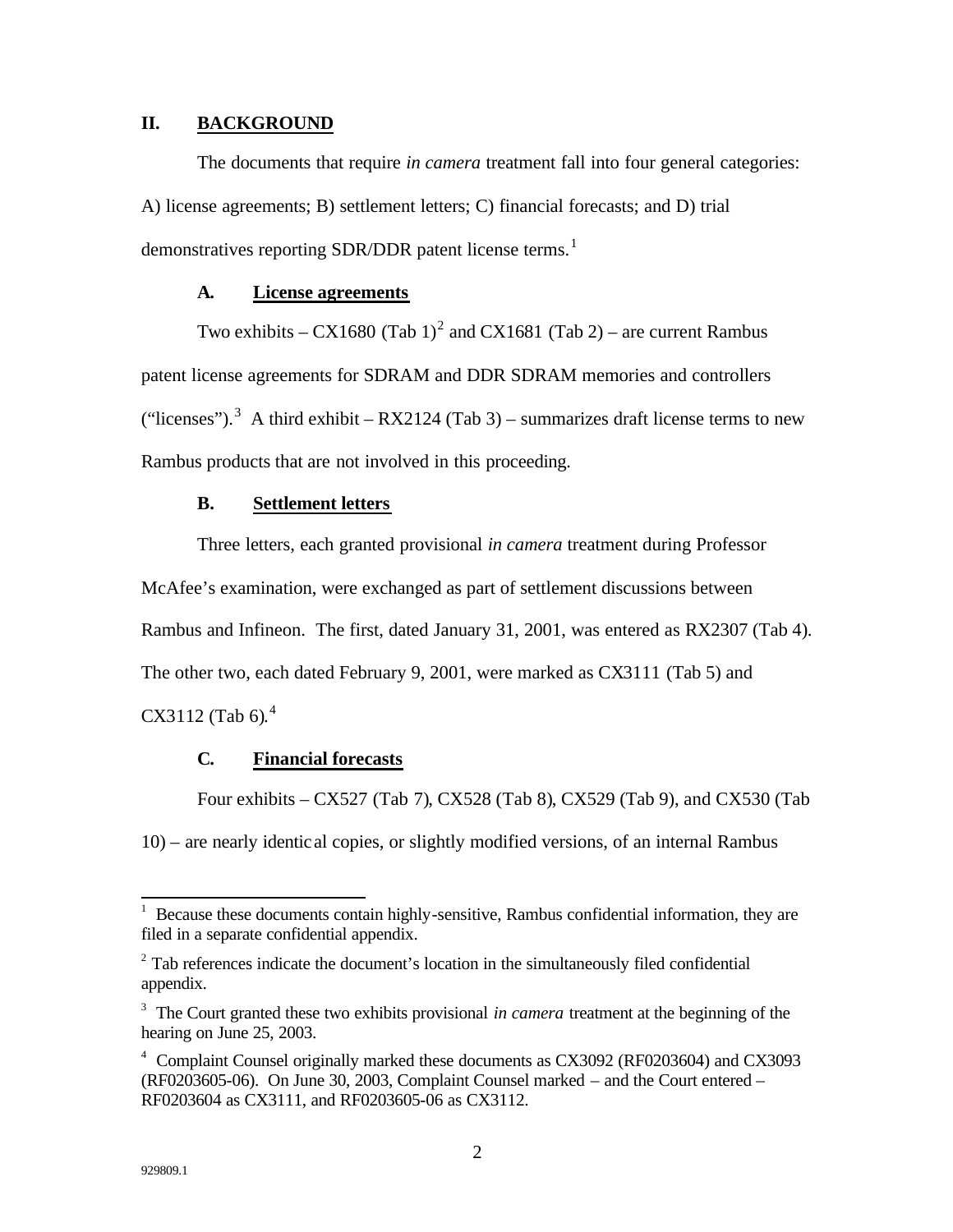financial document providing forecasts, operating budgets and market share estimates for current Rambus products, extending through 2005 ("financial documents").

#### **D. Demonstratives**

The Court afforded three demonstratives – DX228 (Tab 11), DX242 (Tab 12), and DX244 (Tab 13) – provisional *in camera* treatment during Professor McAfee's examination. These demonstratives report confidential Rambus license terms.

The sensitive and confidential nature of each of these documents is described in the accompanying, non-public Declaration of Robert Eulau.

#### **III. ARGUMENT**

#### **A. Standard.**

The documents that are described in this motion clearly warrant *in camera* treatment as provided by Commission Rule 3.45(b), 16 C.F.R. § 3.45(b).

As set forth in *General Foods*, Commission Rule 3.45(b) properly affords *in camera* treatment on a clear showing "that the information concerned is sufficiently secret and sufficiently material" to Rambus's business "that disclosure would result in serious competitive injury." *In re General Foods Corp.*, 95 F.T.C. 352 (1980), 1980 FTC LEXIS 99, at \*10.

The Commission weighs six factors in considering the secrecy and materiality of documents under Rule 3.45(b): 1) the extent to which the information is known outside of respondent's business; 2) the extent to which the information is known by employees and others involved in respondent's business; 3) the extent of measures taken by respondent to guard the secrecy of the information; 4) the value of the information to respondent and his competitors; 5) the amount of money or effort expended by respondent in developing the information; and 6) the ease or difficulty with which the information could be

3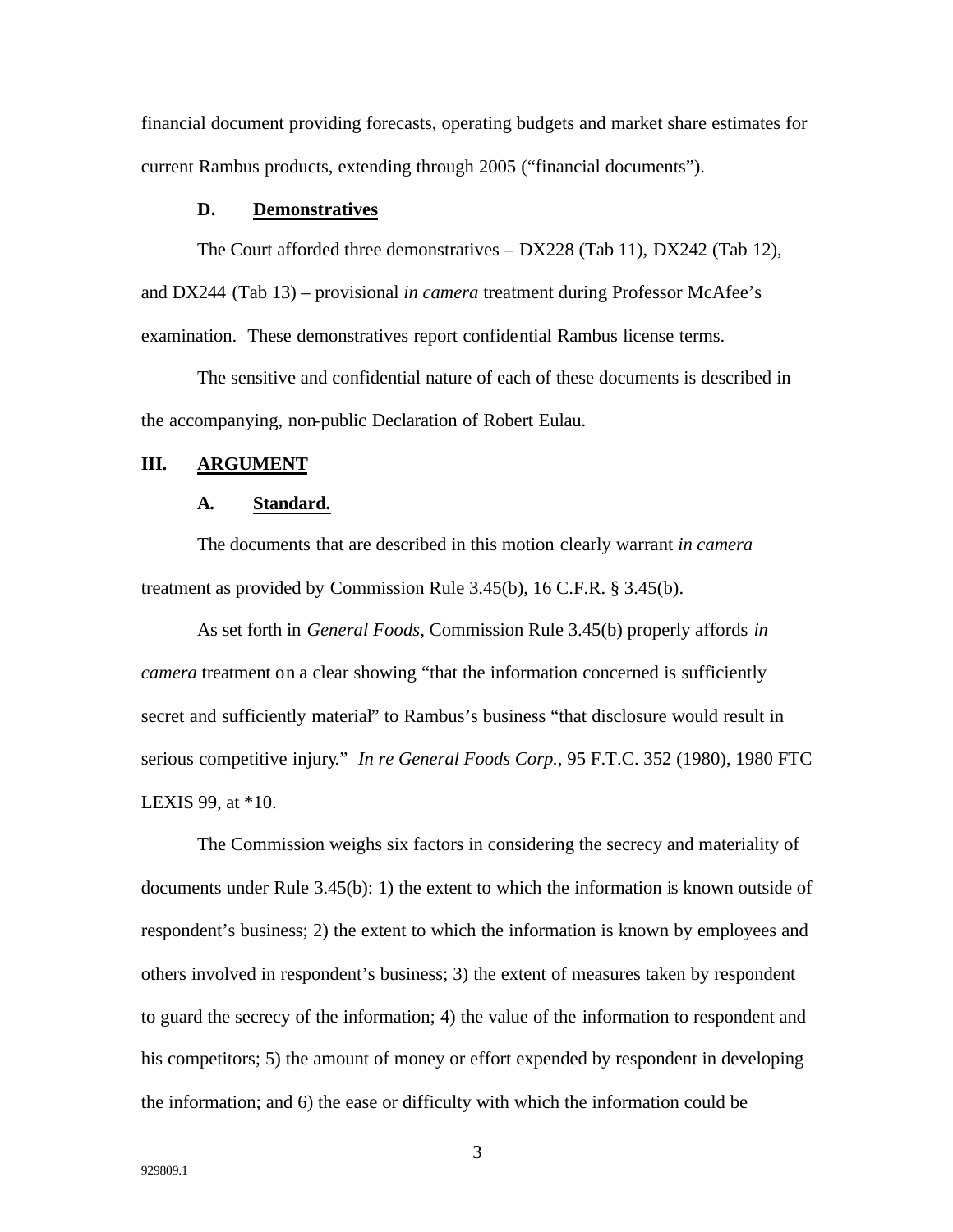properly acquired or duplicated by others. *See Bristol-Myers*, 90 F.T.C. 455, 456, 1977 FTC LEXIS 25, at \*4-5 (Nov. 11, 1977) (citing *Restatement of Torts* § 757, cmt. b at 6 (ALI 1939)).

Using these criteria, the Court should afford *in camera* treatment to the documents in question so that Rambus does not needlessly suffer serious competitive injury from their disclosure in this action.

#### **B. The documents in question should be afforded** *in camera* **treatment.**

The documents that are the subject of this motion contain highly sensitive information that Rambus, and its business partners, need to maintain in confidence. For each document at issue, the factors set forth above compel the conclusion that the documents are secret and material within the meaning of the Commission's Rule 3.45(b) analysis. As described below, each document should be afforded *in camera* protection.

## **1. The documents contain sensitive information.**

The documents in question contain highly sensitive, current, and confidential Rambus business information. *See* Eulau Decl. ¶¶ 4, 12-37 (license agreements), ¶¶ 5, 38-45 (settlement letters), ¶¶ 6, 46-53 (financial forecasts), and ¶¶ 7, 12-29, 54-58 (demonstratives). The Court recognized as much on May 6, 2003, when – without opposition from Complaint Counsel – it afforded Rambus *in camera* treatment for several exhibits containing both final or draft SDR/DDR patent licenses,<sup>5</sup> and several others

 $\overline{a}$ 

<sup>5</sup> *See, e.g.,* CX1376, CX1377, CX1676, CX1677, CX1679, CX1683, CX1684, CX1685, CX1686, CX1687, CX1689, and CX1692 (SDR/DDR license agreements); *see also* CX1381, CX1384, and CX1397 (Rambus presentations on SDR/DDR license terms); *see generally* Order On Respondent's Motions For *In Camera* Treatment of Trial Exhibits, *In re Rambus Inc.*, No. 9302 (May 6, 2003) (Slip Op.).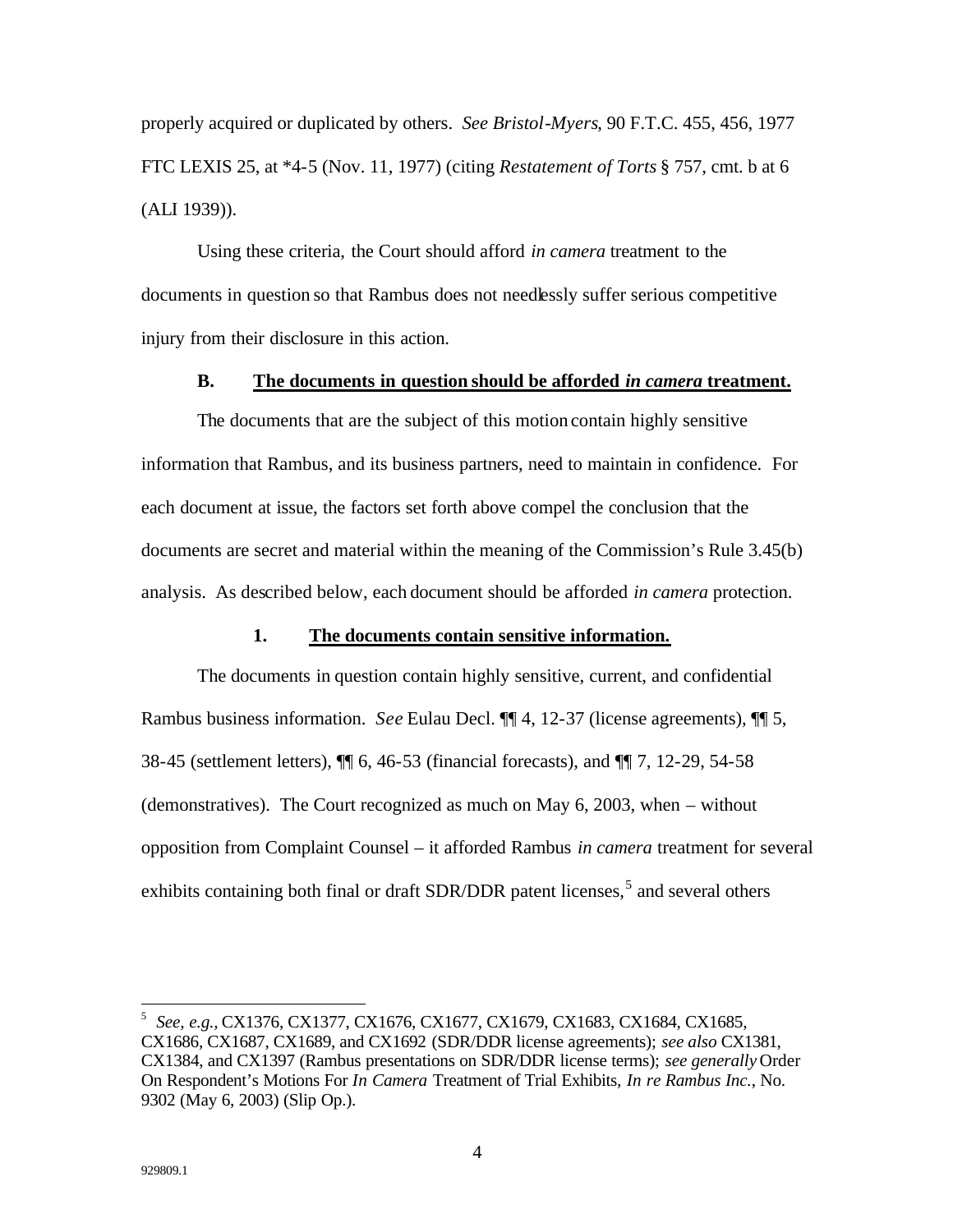containing Rambus financial forecasts with much the same information at issue here.<sup>6</sup> The Court similarly afforded *in camera* treatment to financial and market-related information of third parties.<sup>7</sup>

#### **2. The documents are not widely known.**

The information contained in these documents has limited circulation. It is not widely known even within, let alone outside of, Rambus. *See* Eulau Decl. ¶¶ 13-16, 24- 29, 33-34 (license agreements), ¶¶ 39-42, 45 (settlement letters), ¶¶ 46-47, 49-50, 52 (financial forecasts), and ¶¶ 13-16, 24-29, 54-58 (demonstratives). Rambus expends significant effort to guard the secrecy of the information in these documents. *Id.*; *see also* Eulau Decl. ¶ 10.

## **3. The information is highly valuable to Rambus, its competitors, and its existing or future licensees.**

The information in these documents is highly valuable to Rambus, to its business partners, and – if disclosed in this proceeding – to Rambus's competitors or future business partners. *See* Eulau Decl. ¶ 9; ¶ 12, 15, 17-23, 31-33, 35 (license agreements), ¶¶ 38-39, 42-44 (settlement letters), ¶¶ 47, 50-52 (financial forecasts), and ¶¶ 12, 15, 17- 23, 54-57 (demonstratives).

For example, because the license agreements, settlement letters and demonstratives contain Rambus's business partner cost information, it would be inappropriate to publish – to all of these licensees' competitors – the royalty costs and

 6 *See, e.g.,* CX531, CX557, CX563, CX564, CX566, CX567, CX610, CX611, CX612, CX617, CX629, CX632 and CX633 (Rambus forecasts, projected operating expenses, estimated royalty revenues, and projected market shares).

<sup>7</sup> *See, e.g.,* Order On Non-Parties' Motions For *In Camera* Treatment Of Documents Listed On Parties' Exhibit Lists, *In re Rambus Inc.*, No. 9302 (Apr. 23, 2003) (Slip Op.); Additional Order On Non-Party Motions For *In Camera* Treatment Of Documents Listed On Parties' Exhibit Lists, *In re Rambus Inc.*, No. 9302 (Apr. 29, 2003) (Slip Op.).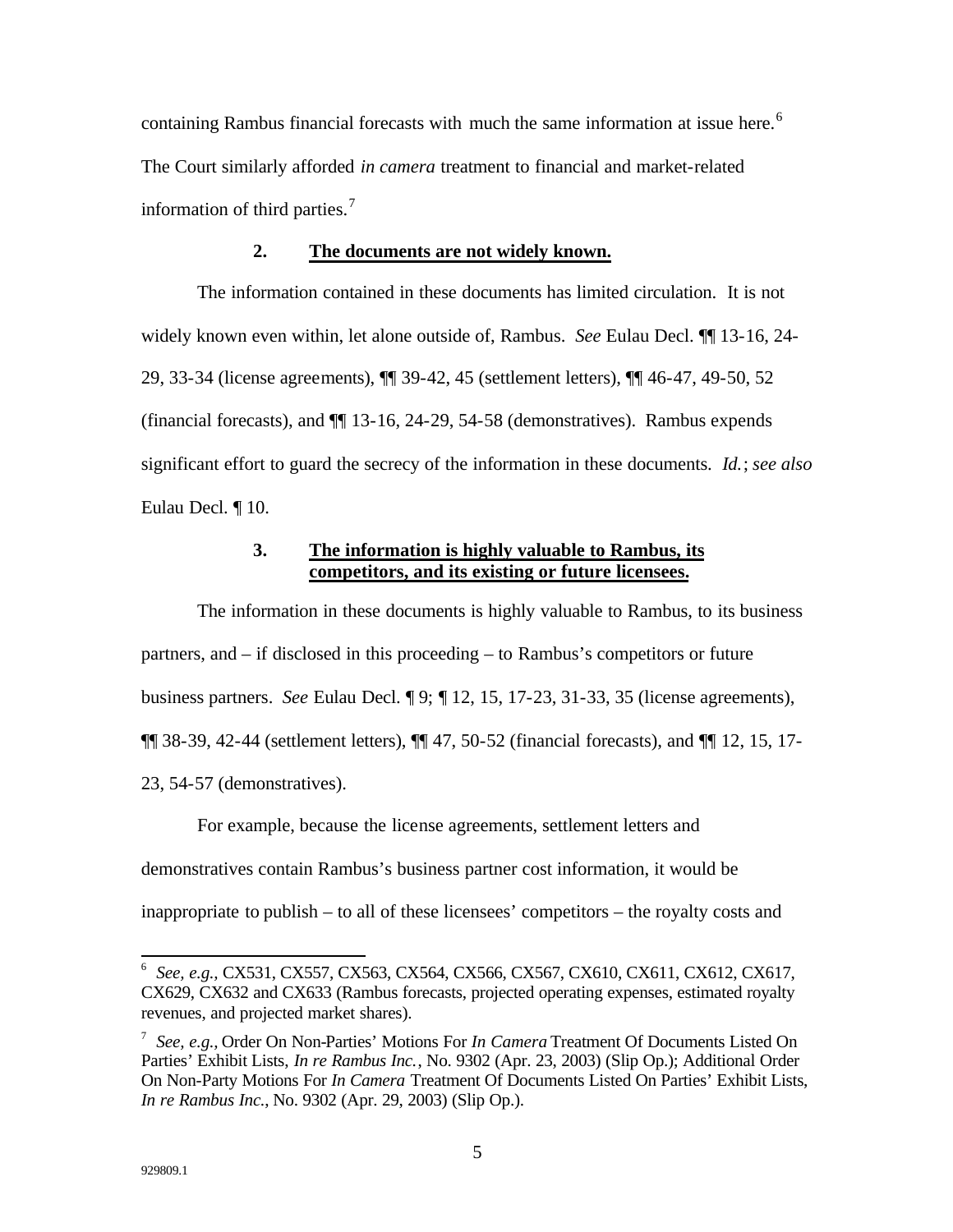royalty structures that they hold with Rambus.

### **4. The information could not easily be acquired by others.**

The contents of these exhibits could not easily be acquired by others. *See* Eulau Decl. ¶ 10; ¶¶ 13-16, 18, 24, 28, 33-34 (license agreements), ¶¶ 39-42 (settlement letters), ¶¶ 46, 48-50 (financial forecasts), and ¶¶ 13-16, 18, 24, 28, 55, 57 (demonstratives).

## **5. Publishing the documents will cause Rambus clearly defined, serious competitive injury.**

For all the reasons set forth above and in the Eulau Declaration, Rambus will suffer serious injury should the documents in question be published. *See* Eulau Decl. ¶ 9; ¶¶ 12-37 (license agreements), ¶¶ 38-45 (settlement letters), ¶¶ 46-53 (financial forecasts), and ¶¶ 13-29, 54-58 (demonstratives).

#### **6. Duration of** *in camera* **protection.**

The Court already afforded several similar Rambus financial and licensing documents *in camera* protections in its May 6, 2003, Order. Complaint Counsel did not oppose that *in camera* treatment.

The same considerations that were at issue in the May 6, 2003, Order, are at issue here. In particular, the SDR/DDR SDRAM license agreements – and the demonstratives discussing terms from those (and other similar) agreements – should be afforded the same 10 year period of protection as the SDR/DDR patent license agreements already afforded *in camera* treatment (*supra* note 4). *See* Eulau Decl. ¶ 29 (SDR/DDR license agreements), ¶ 58 (demonstratives).

The summary of draft Yellowstone and Redwood license agreement terms, RX2124, requires longer protection. Since Rambus intends to license this technology throughout the life of its relevant patents, and relevant patents continue to issue that

6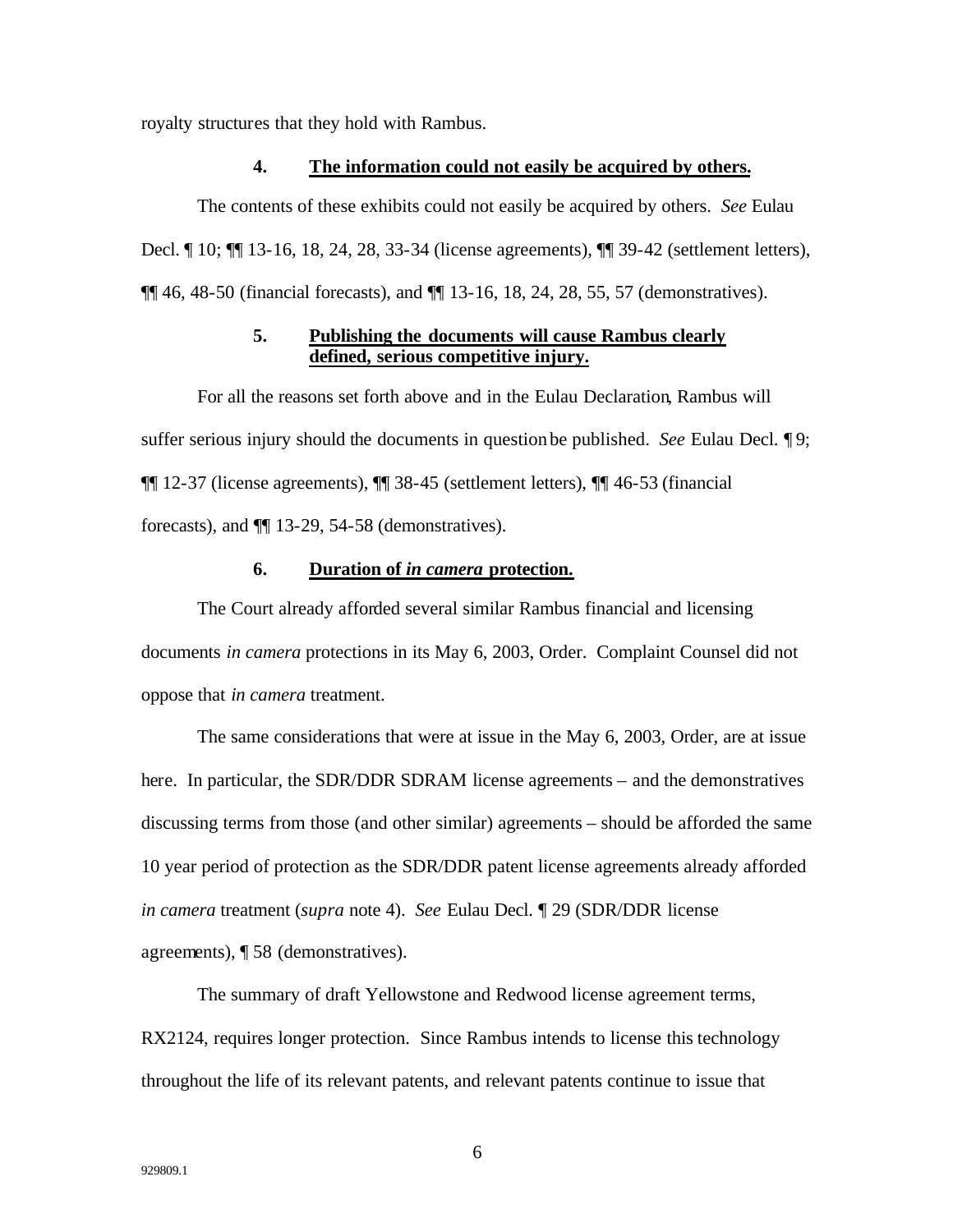Rambus will incorporate into existing and future licenses, the contents of RX2124 will remain sensitive for quite some time. A period of fifteen years is an appropriate starting point for *in camera* protections for RX2124. *See* Eulau Decl. ¶¶ 35-37.

The settlement letters should be afforded *in camera* treatment for an indefinite period. *See* Eulau Decl. ¶ 45. At a minimum, the settlement letters require the same 10 year period of protection as the SDR/DDR patent license agreements that relate to the subject of that patent litigation. *See id.*

Finally, consistent with the Court's previous treatment of Rambus's confidential financial documents (*supra* note 5), the financial forecasts at issue here should be afforded *in camera* treatment for at least a 5 year period. *See* Eulau Decl. ¶ 53.

## **IV. CONCLUSION**

For the foregoing reasons, the Court should afford these documents *in camera*  treatment, for the following periods:

| CX1680                | 10 years   |
|-----------------------|------------|
| CX1681                | 10 years   |
| RX2124                | 15 years   |
| <b>RX2307</b>         | indefinite |
| CX3111 (RF0203604)    | indefinite |
| CX3112 (RF0203605-06) | indefinite |
| CX527                 | 5 years    |
| <b>CX528</b>          | 5 years    |
| CX529                 | 5 years    |
| <b>CX530</b>          | 5 years    |
| <b>DX228</b>          | 10 years   |
| DX242                 | 10 years   |
| DX244                 | 10 years   |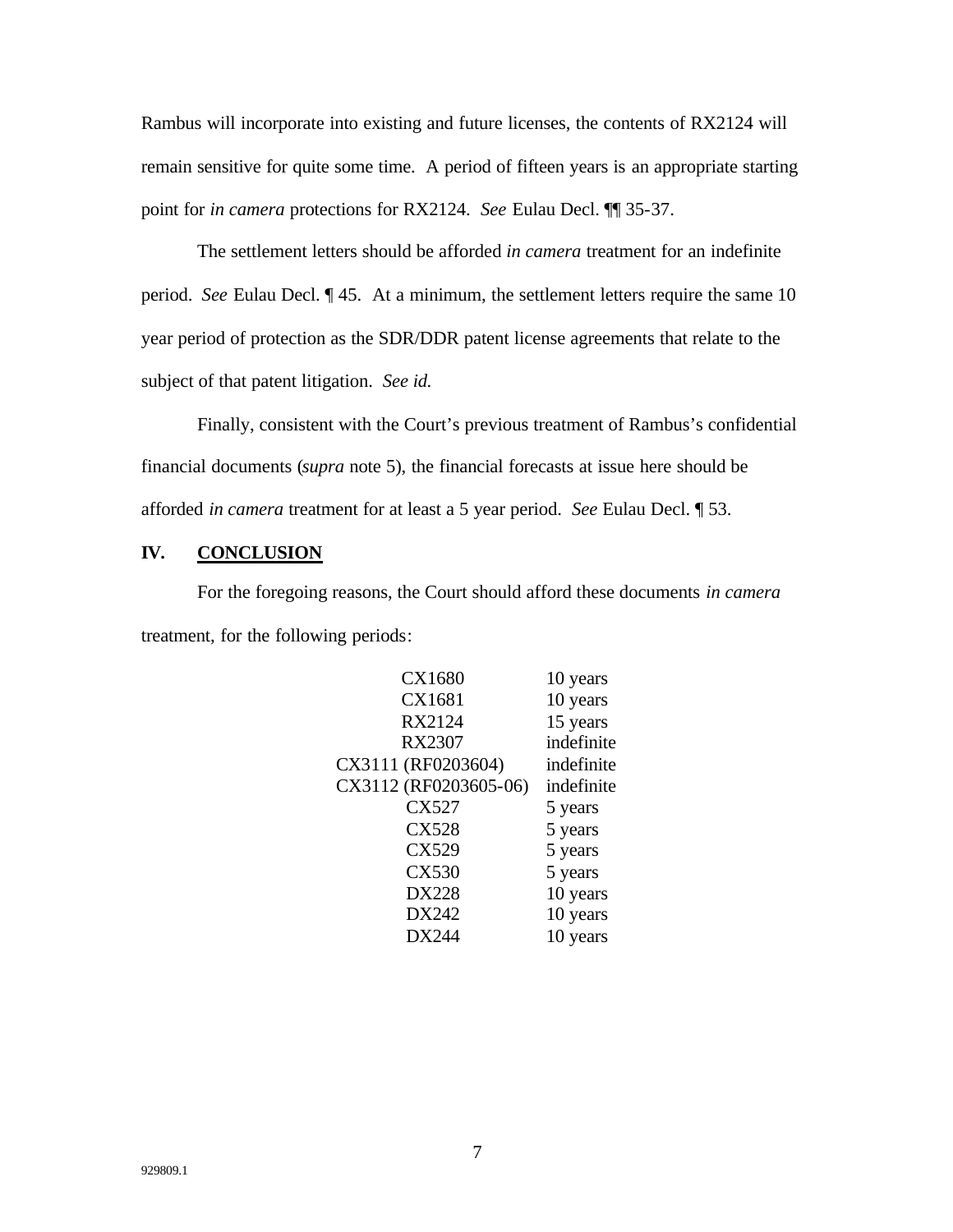DATED: July \_\_, 2003

Respectfully submitted,

 $\overline{a}$ 

Gregory P. Stone Steven M. Perry Peter A. Detre Adam R. Wichman MUNGER, TOLLES & OLSON LLP 355 South Grand Avenue, 35th Floor Los Angeles, California 90071 (213) 683-9100

Douglas Melamed Kenneth A. Bamberger WILMER, CUTLER & PICKERING 2445 M Street, N.W. Washington, D.C. 20037 (202) 663-6000

Sean C. Cunningham John M. Guaragna Gray, Cary, Ware & Freidenrich LLP 401 "B" Street, Suite 2000 San Diego, California 92101 (619) 699-2700

Attorneys for Respondent Rambus Inc.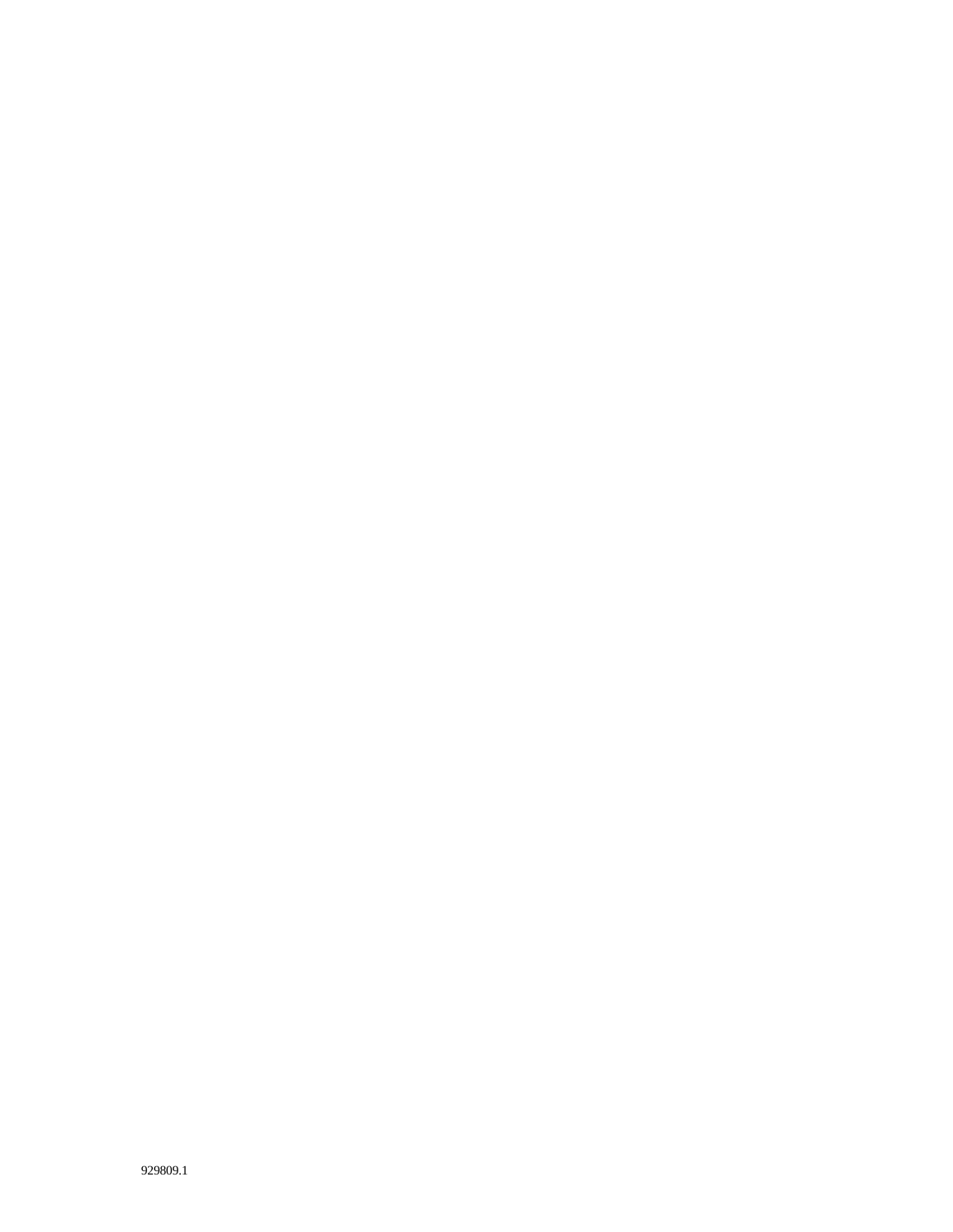## **UNITED STATES OF AMERICA BEFORE THE FEDERAL TRADE COMMISSION**

**In the Matter of**

**RAMBUS INC.,**

**Docket No. 9302**

**a corporation.**

# **ORDER GRANTING RESPONDENT RAMBUS INC.'S MOTION FOR IN CAMERA TREATMENT OF CERTAIN TRIAL EXHIBITS AND DEMONSTRATIVES**

Rambus has demonstrated that the documents listed below contain sensitive, non-

public information that, if published, will cause Rambus clearly defined, serious

competitive injury within the meaning of 16 C.F.R. § 3.45(b).

Accordingly, Rambus's Motion For *In Camera* Treatment Of Certain Trial

Exhibits is hereby GRANTED. These trial exhibits and demonstratives shall be afforded

*in camera* treatment for the periods listed below:

| <b>CX1680</b>         | 10 years   |
|-----------------------|------------|
| CX1681                | 10 years   |
| RX2124                | 15 years   |
| <b>RX2307</b>         | indefinite |
| CX3111 (RF0203604)    | indefinite |
| CX3112 (RF0203605-06) | indefinite |
| CX527                 | 5 years    |
| <b>CX528</b>          | 5 years    |
| CX529                 | 5 years    |
| <b>CX530</b>          | 5 years    |
| <b>DX228</b>          | 10 years   |
| DX242                 | 10 years   |
| DX244                 | 10 years   |

## IT IS SO ORDERED.

Date: